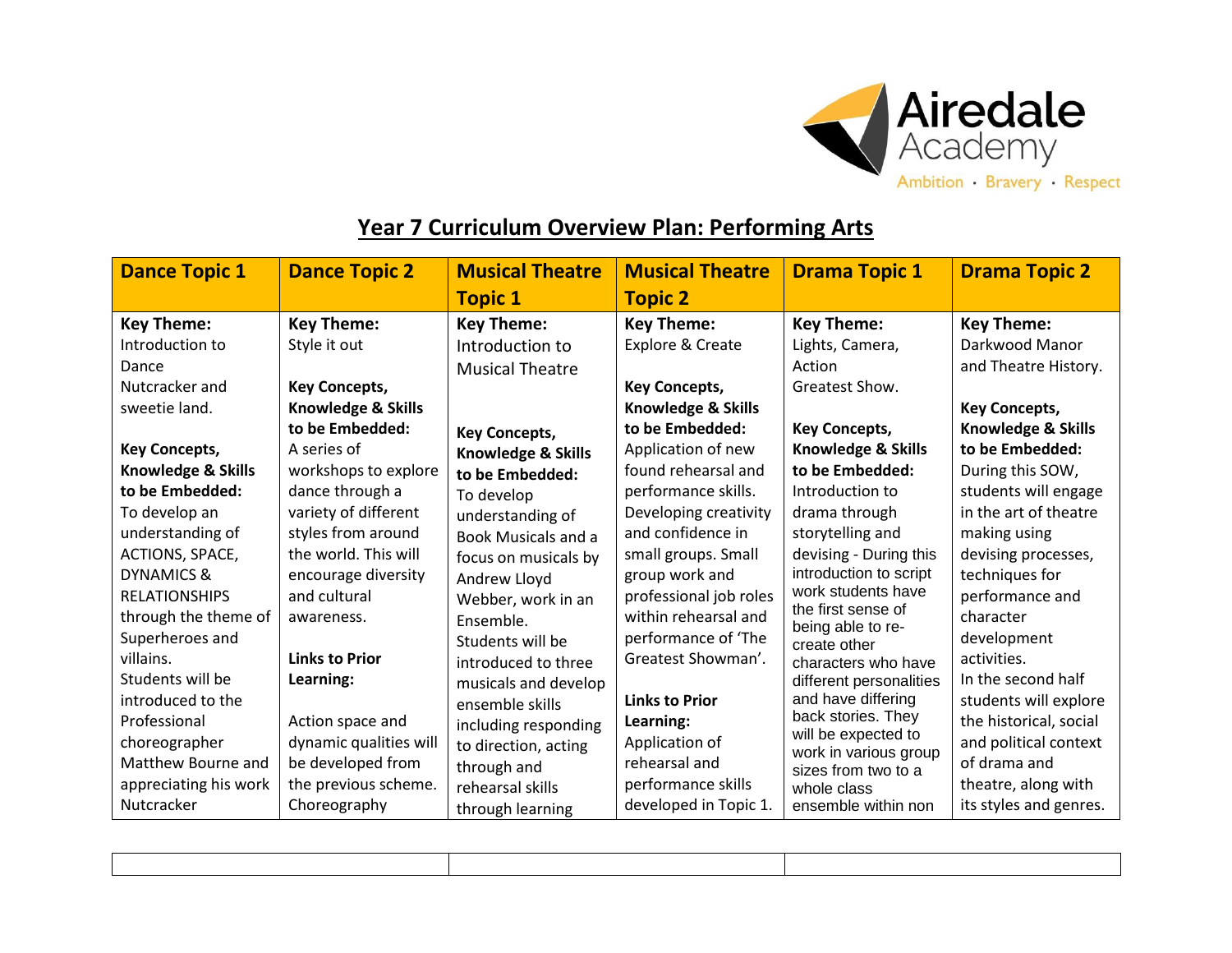

| Students will develop                        | influences and              | <b>Musical Theatre</b>   | Exploration of job          | friendship dynamics.                     | <b>Links to Prior</b>    |
|----------------------------------------------|-----------------------------|--------------------------|-----------------------------|------------------------------------------|--------------------------|
| their performance                            | intentions of               | numbers in different     | roles from Topic 1.         | They will be                             | Learning:                |
| and choreographic                            | traditions.                 | styles. These include;   |                             | encouraged to                            | Acting skills from       |
| skills through                               |                             | Oliver - Looking at      | <b>Key Assessment</b>       | challenge others<br>ideas and give their | topic 1.                 |
| learning repertoire                          | <b>Key Assessment</b>       | the context of a         | Pieces:                     | own creative and                         |                          |
| and creating their                           | Pieces:                     | musical.                 | Mid review whole            | imaginative ideas.                       |                          |
| own versions of                              |                             | Cats - Physicalization   | class feedback and          |                                          | <b>Key Assessment</b>    |
| sweet dances.                                | Mid review whole            | of character.            | final filmed                | <b>Links to Prior</b>                    | <b>Pieces:</b>           |
|                                              | class feedback and          | Joseph & his Amazing     | assessment                  | Learning:                                | Mid review whole         |
|                                              | final filmed                | Technicolor              |                             | <b>KS2 -</b>                             | class feedback and       |
| <b>Links to Prior</b>                        | assessment                  | Dreamcoat - Biblical     |                             | Characterisation,                        | final filmed             |
| Learning:                                    |                             | connection and style.    | <b>Tier 3 Vocabulary</b>    | developing                               | assessment               |
| <b>KS2 NC Develop</b>                        | <b>Tier 3 Vocabulary</b>    | Safety and the           | Vault:                      | understanding of                         |                          |
| flexibility, strength,                       | Vault:                      | environment. Work        |                             | drama specific                           |                          |
| technique, control and                       |                             | in role of a             | Warm-up                     | language.                                | <b>Tier 3 Vocabulary</b> |
| balance. perform                             | Traditions                  | performer, teacher in    | <b>Rehearsal Schedule</b>   |                                          | Vault:                   |
| dances using a range of<br>movement patterns | Culture                     | role as a Director/      | Explore                     |                                          | Communication,           |
|                                              | Relationships               | Choreographer and        | <b>Devise</b>               | <b>Key Assessment</b>                    | Time Management,         |
|                                              | Diversity                   | <b>Musical Director.</b> | Performance                 | Pieces:                                  | Stage configurations,    |
|                                              |                             |                          | Review                      | Mid review whole                         | Stage positions,         |
| <b>Key Assessment</b><br><b>Pieces:</b>      | <b>Reading Exposure:</b>    | <b>Links to Prior</b>    |                             | class feedback and                       | entrances and exits,     |
| Mid term review with                         |                             | Learning:                | <b>Reading Exposure:</b>    | final filmed                             | team work,               |
| whole class feedback                         | Research into               | KS2 Music - Singing      | Research of The             | assessment                               | compromise,              |
| Filmed assessment                            | different cultures and      |                          | Greatest Showman.           |                                          |                          |
| and the end of the                           | traditions                  | <b>Key Assessment</b>    |                             |                                          | <b>Reading Exposure:</b> |
| unit                                         |                             | <b>Pieces:</b>           |                             | <b>Tier 3 Vocabulary</b>                 | Script reading and       |
|                                              | <b>Strategies to enable</b> | Mid term review with     | <b>Strategies to enable</b> | Vault:                                   | research.                |
|                                              | new concepts,               | whole class feedback     | new concepts,               | Still image, Thought                     |                          |
|                                              | knowledge & skills          |                          | knowledge & skills          | Track, Narration,                        |                          |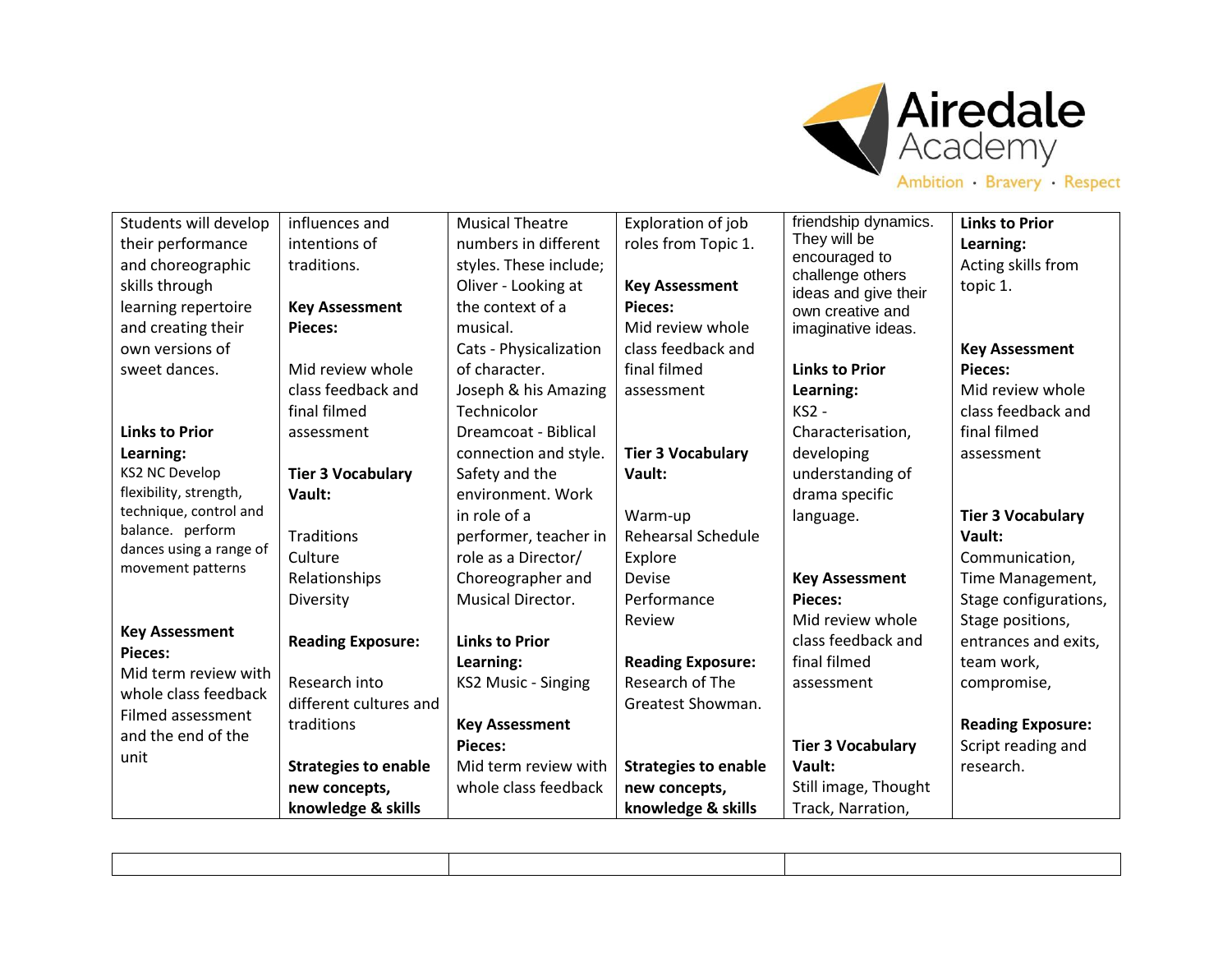

| Ambition Bravery Respect |  |  |
|--------------------------|--|--|
|--------------------------|--|--|

| <b>Tier 3 Vocabulary</b>    | to embed in long-    | Filmed assessment           | to embed in long-       | Flashback/Flash             |                             |
|-----------------------------|----------------------|-----------------------------|-------------------------|-----------------------------|-----------------------------|
| Vault:                      | term memory:         | and the end of the          | term memory:            | forward, Ensemble.          | <b>Strategies to enable</b> |
| Performance                 |                      | unit.                       |                         | Improvisation,              | new concepts,               |
| <b>Dynamics</b>             | Application of skill |                             | Application of skill    | Stimulus, Teacher in        | knowledge & skills          |
| Action                      | through Physical     | <b>Tier 3 Vocabulary</b>    | through Physical        | role, hot seating.          | to embed in long-           |
| Spatial design              | exploration          | Vault:                      | exploration             | Facial Expression,          | term memory:                |
| motif                       | Do it now recall     | Ensemble                    | Do it now recall        | Body language,              | Application of skill        |
|                             | Low stakes quizzes   | Focus                       | Low stakes quizzes      | Gestures, Pace,             | through Physical            |
| <b>Reading Exposure:</b>    | questioning          | Rehearsal                   | questioning             | Accent, Volume,             | exploration                 |
|                             | Rehearsal techniques | Formation                   |                         | Tone, Pace, Pitch.          | Do it now recall            |
| Synopsis of                 |                      | Timing                      | Remote and              |                             | Low stakes quizzes          |
| <b>Nutcracker Matthew</b>   |                      |                             | promoted personal       | <b>Reading Exposure:</b>    | questioning                 |
| <b>Bourne</b>               |                      | <b>Reading Exposure:</b>    | research study - one    | Reading of scripts.         |                             |
|                             |                      |                             | role of choice weekly   |                             |                             |
|                             |                      | Synopsis of three           | - create a fact file to |                             |                             |
| <b>Strategies to enable</b> |                      | musicals.                   | share with others in    | <b>Strategies to enable</b> |                             |
| new concepts,               |                      | The Book of Practical       | the group.              | new concepts,               |                             |
| knowledge & skills          |                      | Cats by T.S Elliot.         |                         | knowledge & skills          |                             |
| to embed in long-           |                      |                             |                         | to embed in long-           |                             |
| term memory:                |                      |                             |                         | term memory:                |                             |
|                             |                      | <b>Strategies to enable</b> |                         |                             |                             |
| Application of skill        |                      | new concepts,               |                         | Rehearsal                   |                             |
| through Physical            |                      | knowledge & skills          |                         | Techniques                  |                             |
| exploration                 |                      | to embed in long-           |                         | Repetition                  |                             |
| Do it now recall            |                      | term memory:                |                         | Application of skill        |                             |
| Low stakes quizzes          |                      |                             |                         | through Physical            |                             |
| questioning                 |                      | Rehearsal                   |                         | exploration                 |                             |
|                             |                      | Techniques                  |                         |                             |                             |
|                             |                      | Repetition                  |                         |                             |                             |